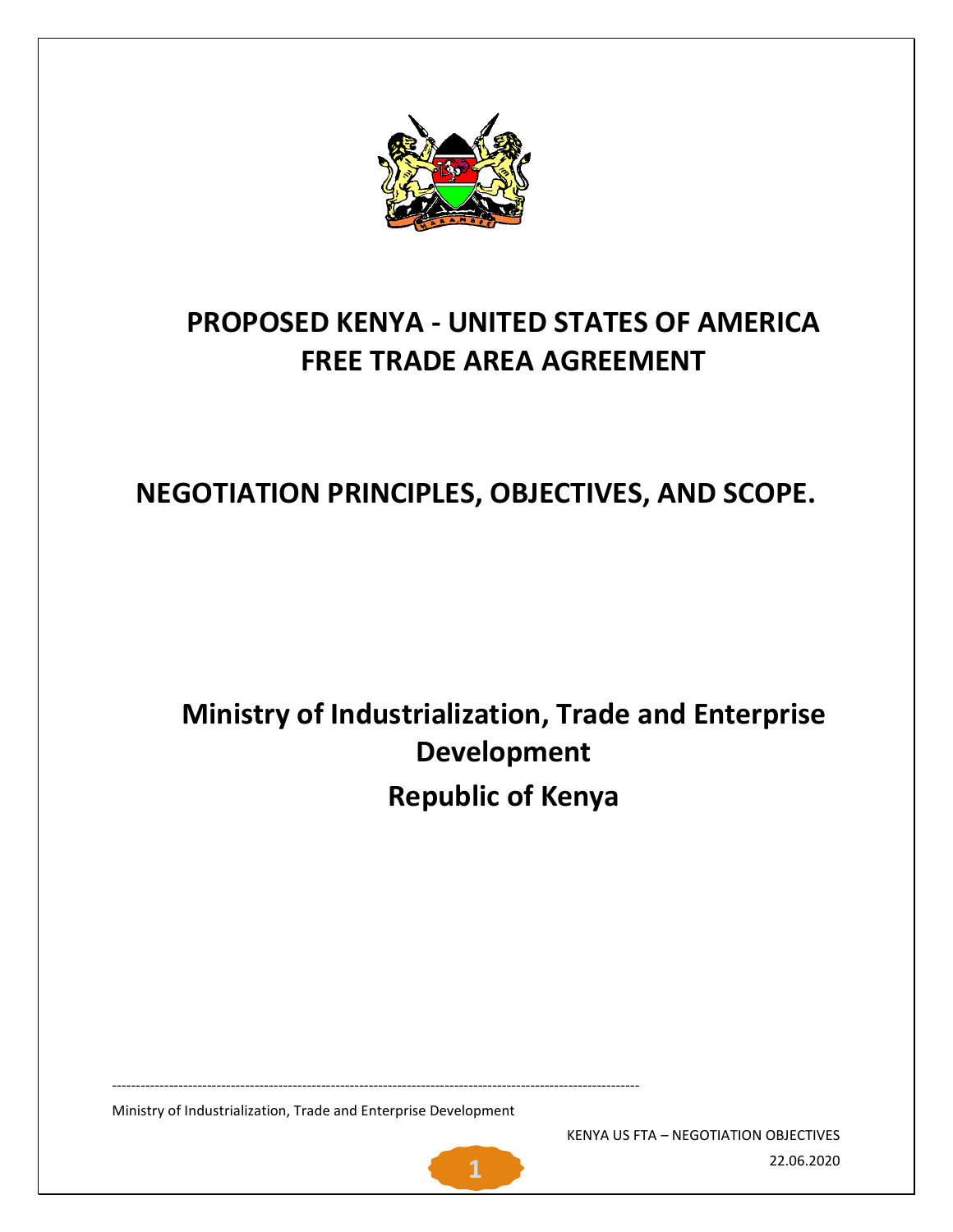Kenya and the US, nin February 2020 jointly announced their intent to initiate negotiations on a Free Trade Agreement (FTA) between themselves.

Towards this end, the Ministry of Industrialization, Trade and Enterprise Development having consulted and heard from from various stakeholders developed Negotiating Objectives and Principles to guide the negotiations for this first bilateral FTA between Kenya and the US.

This is now made available for public review.

The Ministry looks forward to receiving comments to enrich our preparations for the Negotiations.

Ms. Betty Maina CBS Cabinet Secretary Ministry of Industrialisation, Trade and Enterprise Development.

Ministry of Industrialization, Trade and Enterprise Development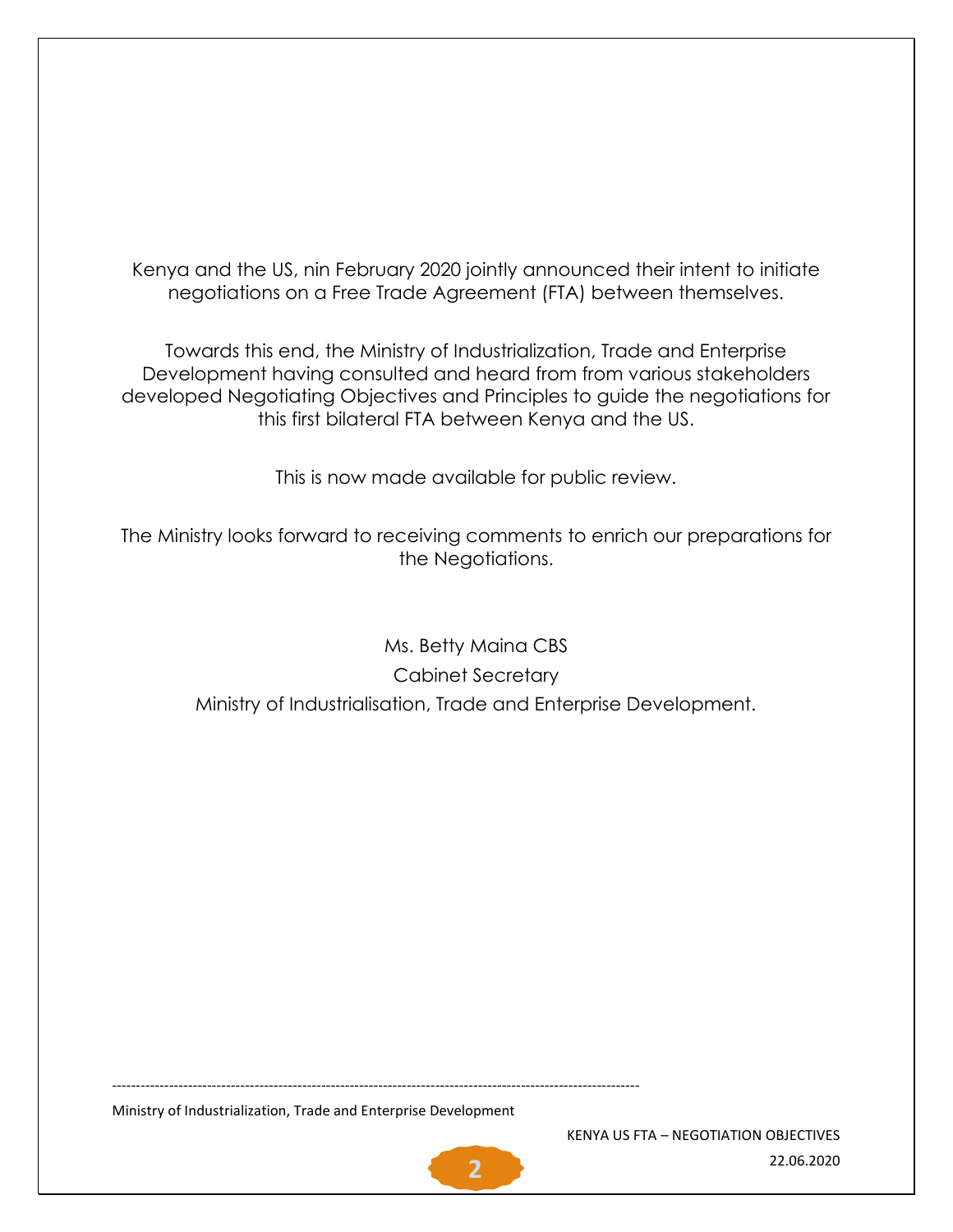# **Contents**

| 1.    |                                                                |  |
|-------|----------------------------------------------------------------|--|
| 2.    |                                                                |  |
|       |                                                                |  |
| 3.1   |                                                                |  |
| 3.2   |                                                                |  |
| 4.0   |                                                                |  |
| 4.1   |                                                                |  |
| 4.1.1 |                                                                |  |
| 4.1.2 | FOOD AND AGRICULTURE/SANITARY & PHYTOSANITARY (SPS) MEASURES 9 |  |
|       |                                                                |  |
| 4.2.1 |                                                                |  |
| 4.2.2 |                                                                |  |
| 4.2.3 |                                                                |  |
| 4.3   |                                                                |  |
| 4.4   |                                                                |  |
| 4.4.1 |                                                                |  |
| 4.4.2 |                                                                |  |
| 4.5   |                                                                |  |
| 4.5.1 |                                                                |  |

Ministry of Industrialization, Trade and Enterprise Development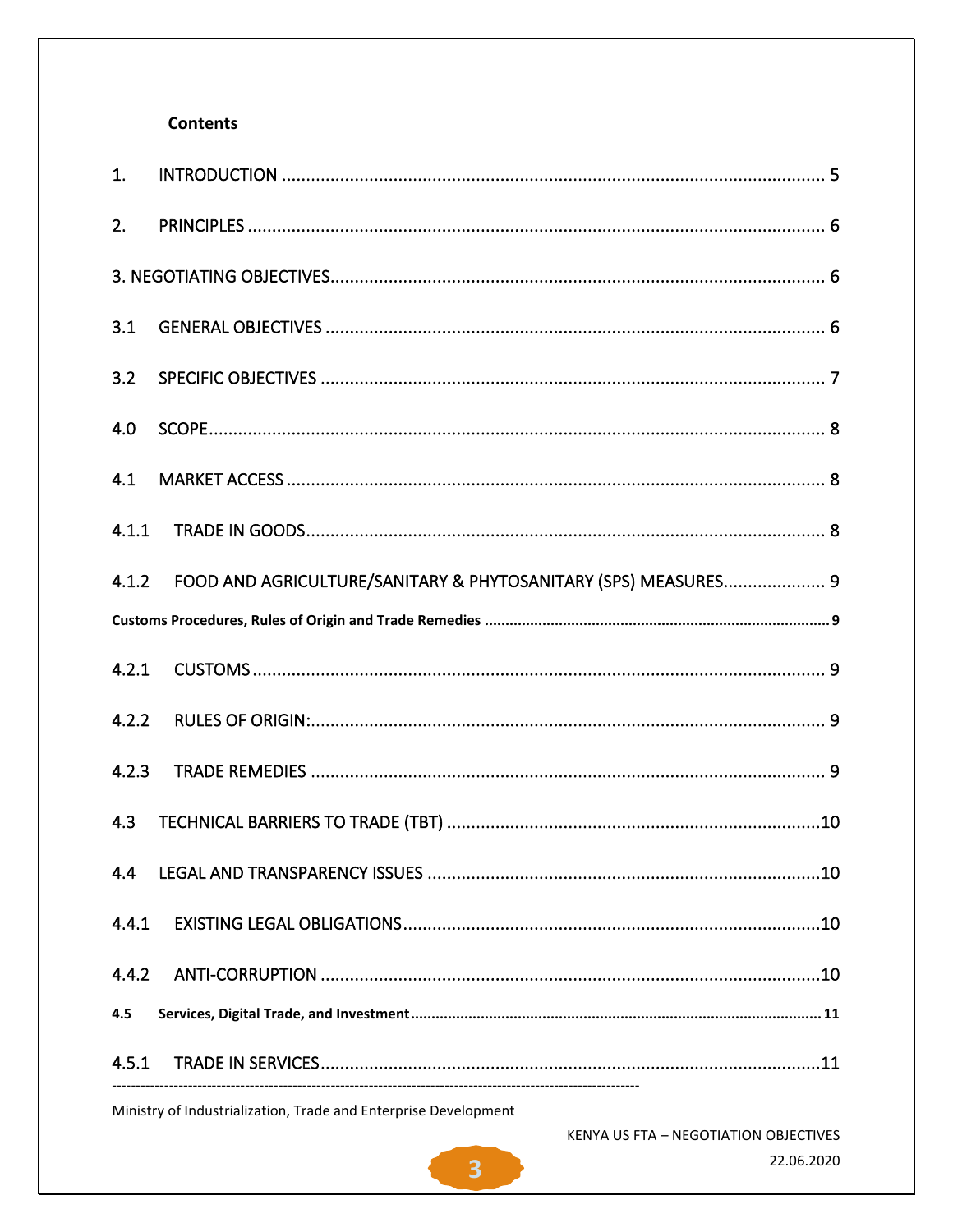|      | 4.5.2 DIGITAL TRADE IN GOODS AND SERVICES AND CROSS-BORDER DATA FLOWS 11 |
|------|--------------------------------------------------------------------------|
|      |                                                                          |
|      |                                                                          |
|      |                                                                          |
|      |                                                                          |
|      |                                                                          |
| 4.10 |                                                                          |
| 4.11 |                                                                          |
|      |                                                                          |

Ministry of Industrialization, Trade and Enterprise Development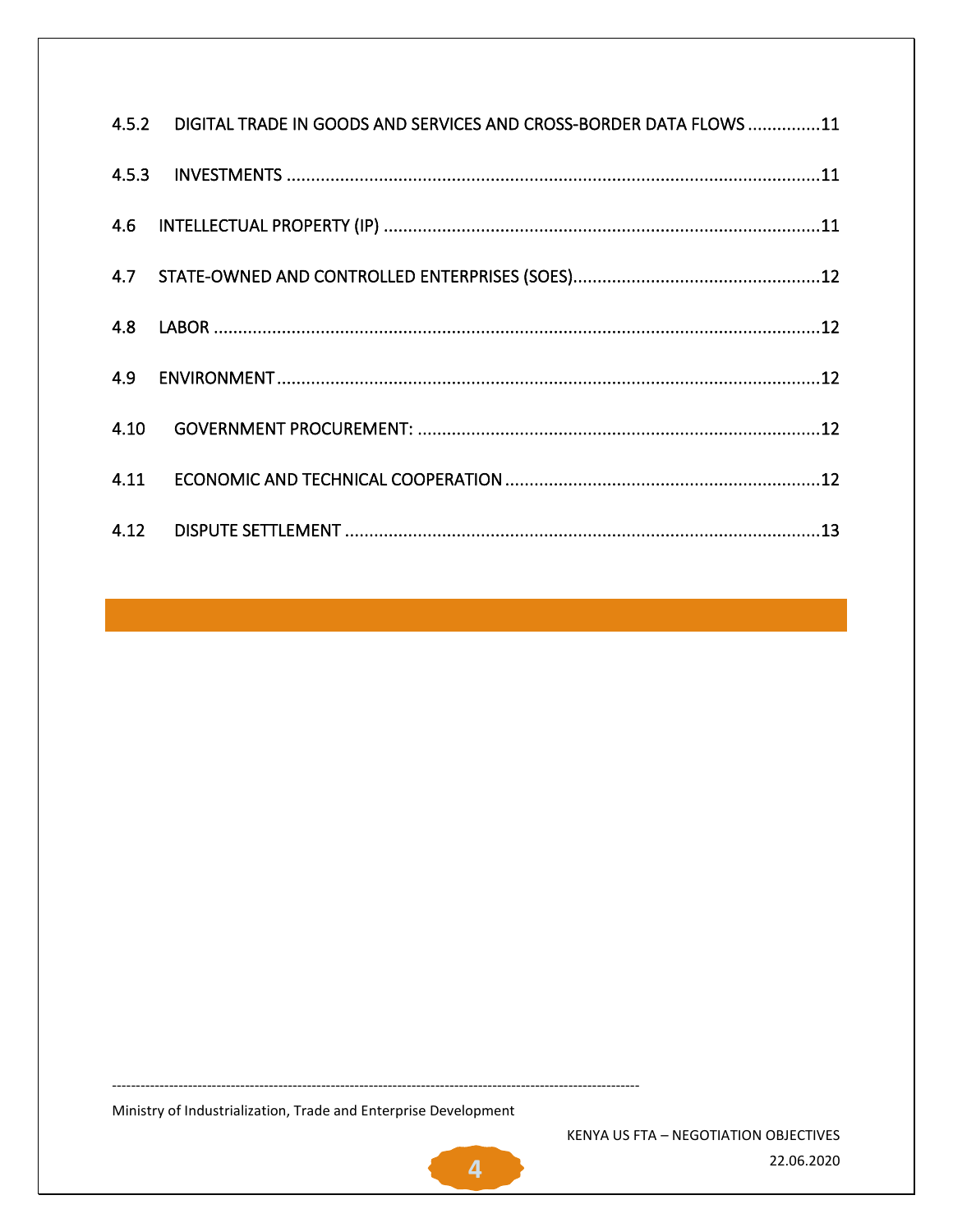#### <span id="page-4-0"></span>**1. INTRODUCTION**

- 1.1 Kenya and United States of America (USA) have strong and deep-rooted diplomatic relations which have existed since 1964. This is demonstrated by Kenya hosting one of the largest US diplomatic missions in Africa. Similarly, Kenya has an Embassy in Washington DC.
- 1.2 On the trade front, USA and Kenya have strong trade relations demonstrated by growing exports and imports which have grown over the years. USA is the third significant destination market for Kenya, a position that has been sustained over the years after the East Africa Community (EAC), European Union (EU) and Common Market for Eastern and Southern Africa (COMESA). Kenya's excellent export performance in the USA is mainly attributed to the duty-free market access preferential treatment under Africa Growth Opportunity Act (AGOA).
- 1.3 As AGOA expires in 2025, Kenya's option for trading with the USA will be in accordance to the WTO, to be either under Generalized System of Preferences (GSP) because of Kenya's status as a developing country or a trade arrangement under Free Trade Area as provided under WTO's Article xxiv of General Agreement on Tariffs and Trade (GATT) 1994.
- 1.4 Sustaining current export performance to the USA will require a trade arrangement that would guarantee duty free quota free market access for Kenyan products to the USA.
- 1.5 It is in this spirit that on  $27<sup>th</sup>$  August 2018 His Excellency President Uhuru Kenyatta and President Trump, announced the commencement of negotiations leading to a conclusion of a Free Trade Area Agreement (FTA). As a first step, both countries set up a Trade and Investment Working Group (TIWG) to spear head the negotiations
- 1.6 The TIWG came up with the four objectives coving the following thematic areas
	- i. Maximizing the remaining years of AGOA;
	- ii. Strengthening commercial cooperation between the two countries;
	- iii. Development of short-term solutions to reduce barriers to trade and investment; and
	- iv. Exploratory talks on future Kenya U.S.A. bilateral trade and investment relations
- 1.5 Pursuant to the above development, the proposed FTA is based on the thematic area on 'exploratory talks on future Kenya – U.S.A. bilateral trade and investment relations'.
- 1.6 On 6<sup>th</sup> February 2020, H.E President Uhuru Kenyatta and H.E. President Donald Trump in Washington, DC jointly and publicly announced the intent for Kenya and USA to negotiate and conclude and FTA. Ahead of the announcement, both sides had identified Trade in Goods, Trade in Services, Intellectual Property Rights, including investment and other trade related areas as possible areas for negotiations.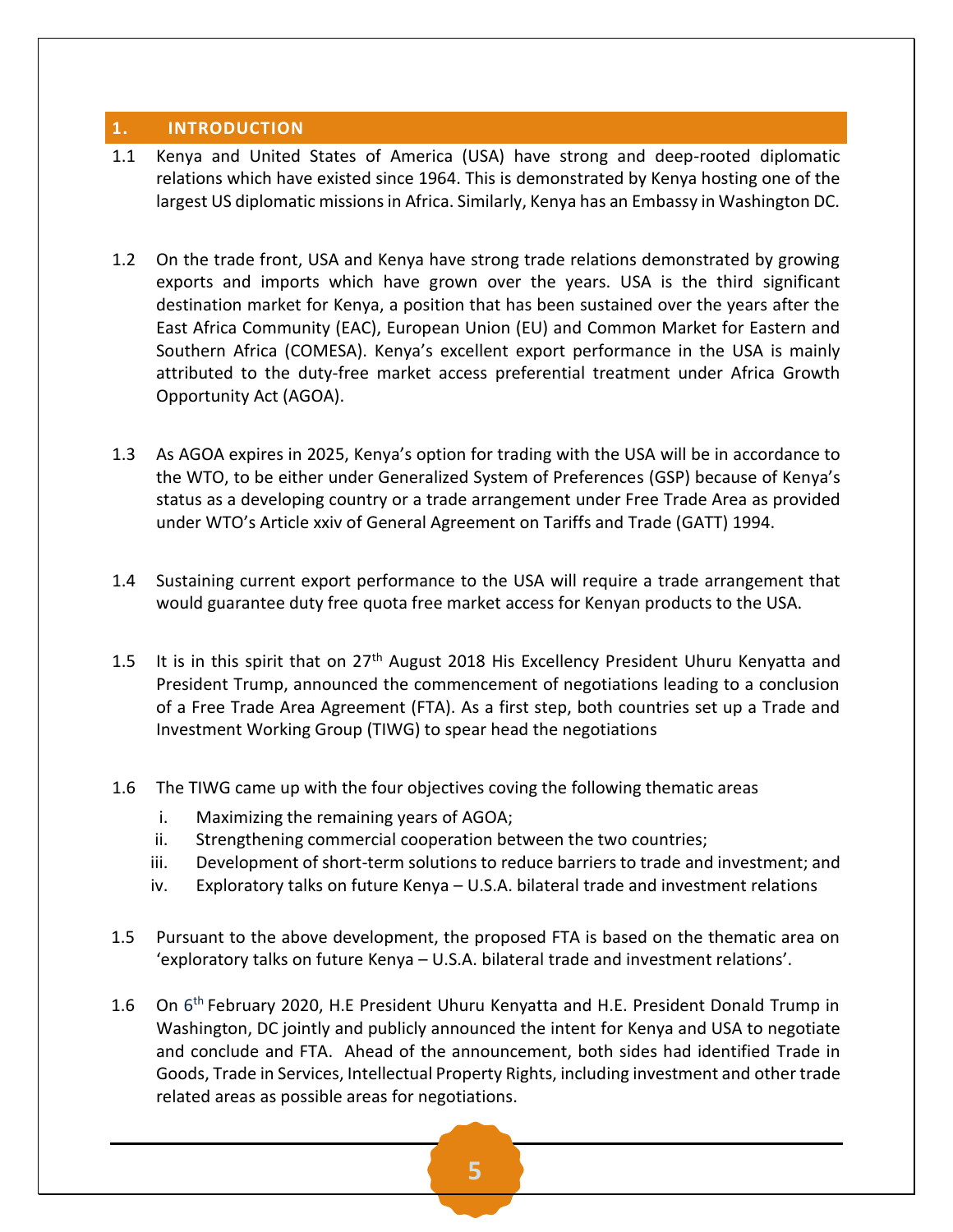- 1.7 Kenya-USA FTA negotiations provide the country with a unique opportunity to enter into a bilateral trade and development cooperation negotiations with one of the global economic powerhouses -the United State of America which is Kenya's third largest export market and seventh overall trading partner.
- 1.8 The negotiations will also make good use of the fraternal relationship between Kenya and USA and especially for Kenya as one of key non-oil African trading partner of United States.

# <span id="page-5-0"></span>**2. PRINCIPLES**

The following principles will be articulated and guide the negotiation

- (i) The FTA will be WTO compatible and will allow for application of the 'Special and Differential Treatment'
- (ii) The FTA will be an instrument for economic and trade development.
- (iii) The FTA negotiations shall respect the commitments that Kenya has taken at Multilateral (WTO), Continental (AfCFTA), Regional (EAC, COMESA, TFTA) and Bilateral level
- (iv) The FTA will preserve and build on AGOA *acquis*
- (v) The Negotiations shall cover substantially all trade
- (vi) Any EAC Partner State that did not participate in these negotiations at the outset should be allowed to join the negotiations, subject to terms and conditions already agreed or accede to the concluded FTA

# <span id="page-5-2"></span><span id="page-5-1"></span>**. NEGOTIATING OBJECTIVES 3.1 GENERAL OBJECTIVES**

- a) To initiate, negotiate and conclude a WTO compatible Free Trade Area (FTA) Agreement based on the International and WTO General principles and one that promotes preferential and mutually beneficial trade, investment and economic relations; The negotiations shall also be consistent with GATT 1994 Article XXIV, Part IV on Trade and Development and GATS Article V.
- b) To ensure that Kenya benefits from the American foreign policy towards Africa and Kenya in particular with a view to reaping the benefits of first mover advantage of such trade agreement with USA
- c) To ensure that the FTA agreement pays fidelity to Kenya's commitments and obligations with existing Multilateral, Regional and Bilateral trade agreements for which Kenya has signed and ratified.
- d) To make sure that the FTA provides for safeguards, and exceptions to protect Kenya's nascent industrial and agricultural sectors.

Ministry of Industrialization, Trade and Enterprise Development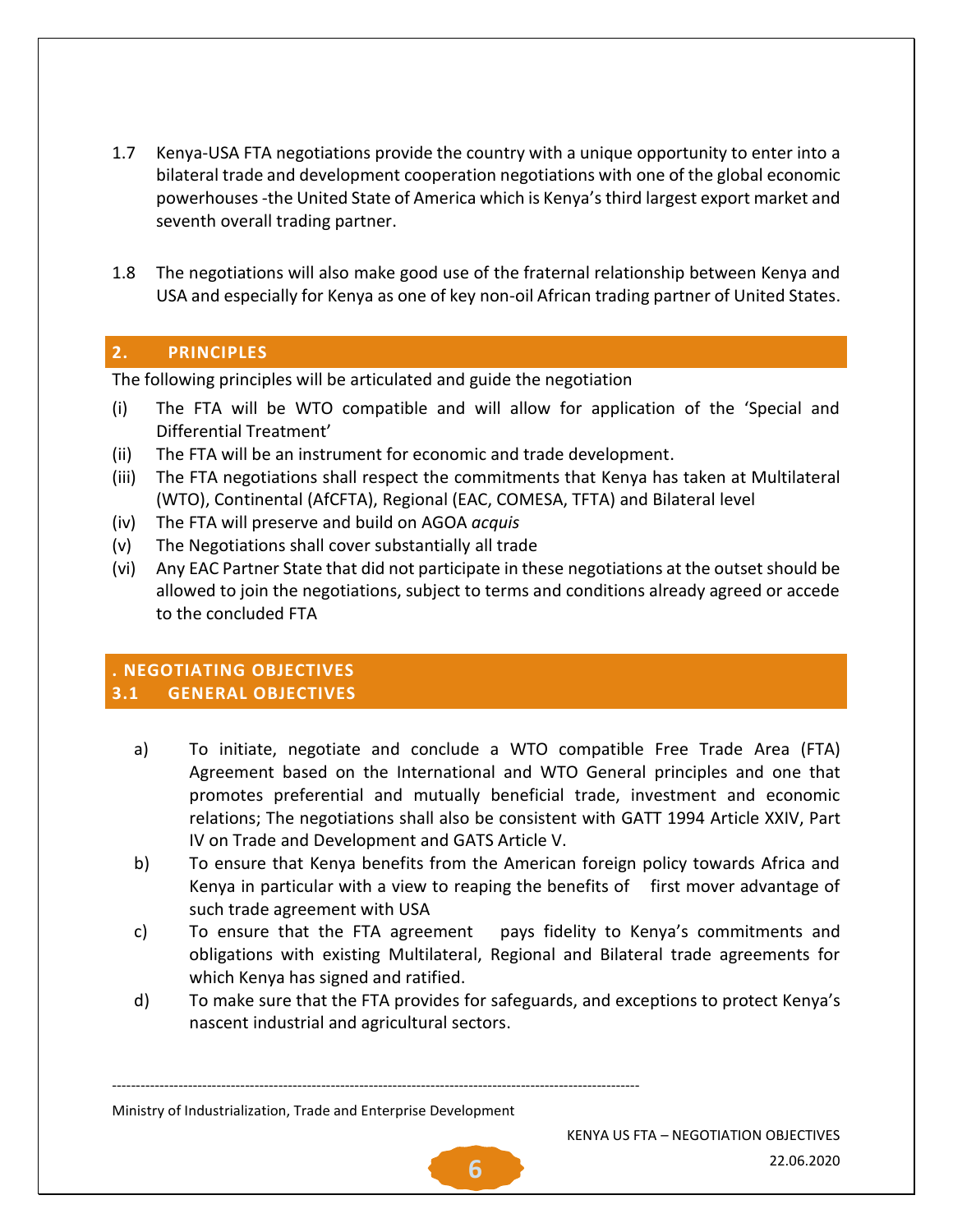- e) To increase the inflow of USA Foreign Direct Investment into Kenya that will improve vertical and horizontal linkages in the Kenyan economy.
- f) To take advantage of the opportunities created within the negotiations to provide market access for identified goods and services.
- g) To take advantage of the opportunities created within the negotiations that provide for national and regional advantages arising from foreseen commercial consequences associated with global health, economic and social dynamics;
- h) To promote Kenya's position as a transit hub for goods and services that has been availed by the expansion of land sea and air transport infrastructure to attract investments
- i) To ensure the expansion of value chains, especially in production, value addition and transit trade and to create demonstrable economic benefits to the Kenyan economy especially creation of decent jobs and sustainable livelihoods.
- j) To make sure that the outcome of the negotiations will become the basis of future FTAs with other African Countries, Kenya and the USA will endeavour to brief interested African Countries periodically.
- k) To make sure that the outcome of the negotiations contains provisions for technical assistance and capacity building which will be made available to enable Kenya to fully participate in the negotiations, implement obligations under the FTA.
- l) To make sure that the negotiations on trade in goods, trade in services, investment and other areas will be conducted in an agreed sequence to ensure a balanced outcome.
- m) To create a framework through which any EAC Partner State that did not participate in these negotiations at the outset is allowed to join the negotiations, subject to terms and conditions that would be agreed between the USA and Kenya.

# <span id="page-6-0"></span>**3.2 SPECIFIC OBJECTIVES**

- (i) To ensure that there is no disruption of Kenya's market access into the USA after AGOA expires on September 30, 2025
- (ii) To secure a predictable trade regime with the USA that is AGOA Plus
- (iii) To enhance and diversify exports of goods and services into the USA under predictable and preferential terms.
- (iv) To stimulate industrial, agricultural and service industry development through targeted production of goods and services that are aligned to market opportunities in the USA
- (v) To support development of value chains, especially in production and value addition and creation of demonstrable economic benefits to the Kenyan economy especially creation of decent jobs and sustainable livelihoods.

Ministry of Industrialization, Trade and Enterprise Development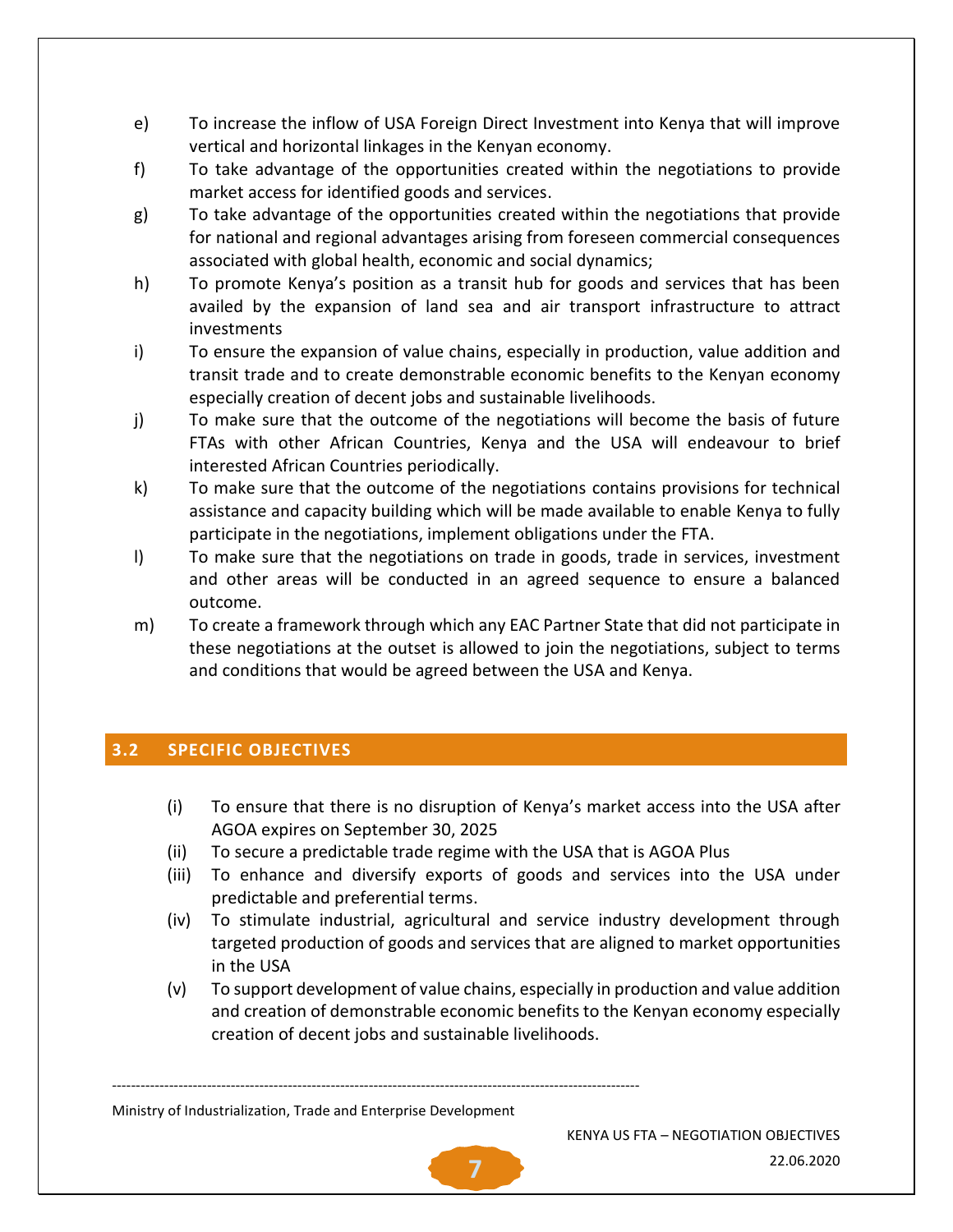- (vi) To strengthen and promote Kenya's regional, continental and global market access through revamped production and supply capacity arising from USA investments triggered by the FTA.
- (vii) To use expanded markets to attract investments targeting production and exports into the Global markets.

#### <span id="page-7-0"></span>**4.0 SCOPE**

The Kenya-USA FTA will include the following areas of negotiations under which Kenya is seeking to have the FTA deliver on the above general and specific objectives.

- (i) Goods Market Access
- (ii) Food and Agriculture/Sanitary & Phytosanitary (SPS) Measures
- (iii) Technical Barriers to Trade (TBT)
- (iv) Customs Procedures, Rules of Origin and Trade Remedies
- (v) Transparency and Legal Issues
- (vi) Services, Digital Trade, and Investment
- (vii) Intellectual Property (IP)
- (viii) AGOA Utilization
- (ix) Textile and Apparel
- (x) Commercial Cooperation
- (xi) Labour
- (xii) State Owned Enterprises
- (xiii) Environment
- (xiv) Government Procurement

#### <span id="page-7-1"></span>**4.1 MARKET ACCESS**

#### <span id="page-7-2"></span>**4.1.1 TRADE IN GOODS**

• The US-Kenya FTA will aim at progressively eliminating tariff and non-tariff barriers on substantially all trade in goods in order to establish a free trade area among the parties. Tariff negotiations will be conducted on a comprehensive basis. Such negotiations should aim to achieve the high level of tariff liberalization, through building upon the existing liberalization levels between the two countries and through tariff elimination on a high percentage of both tariff lines and trade value. The scheduling of tariff commitments should seek to maximize the benefits of regional economic integration.

Ministry of Industrialization, Trade and Enterprise Development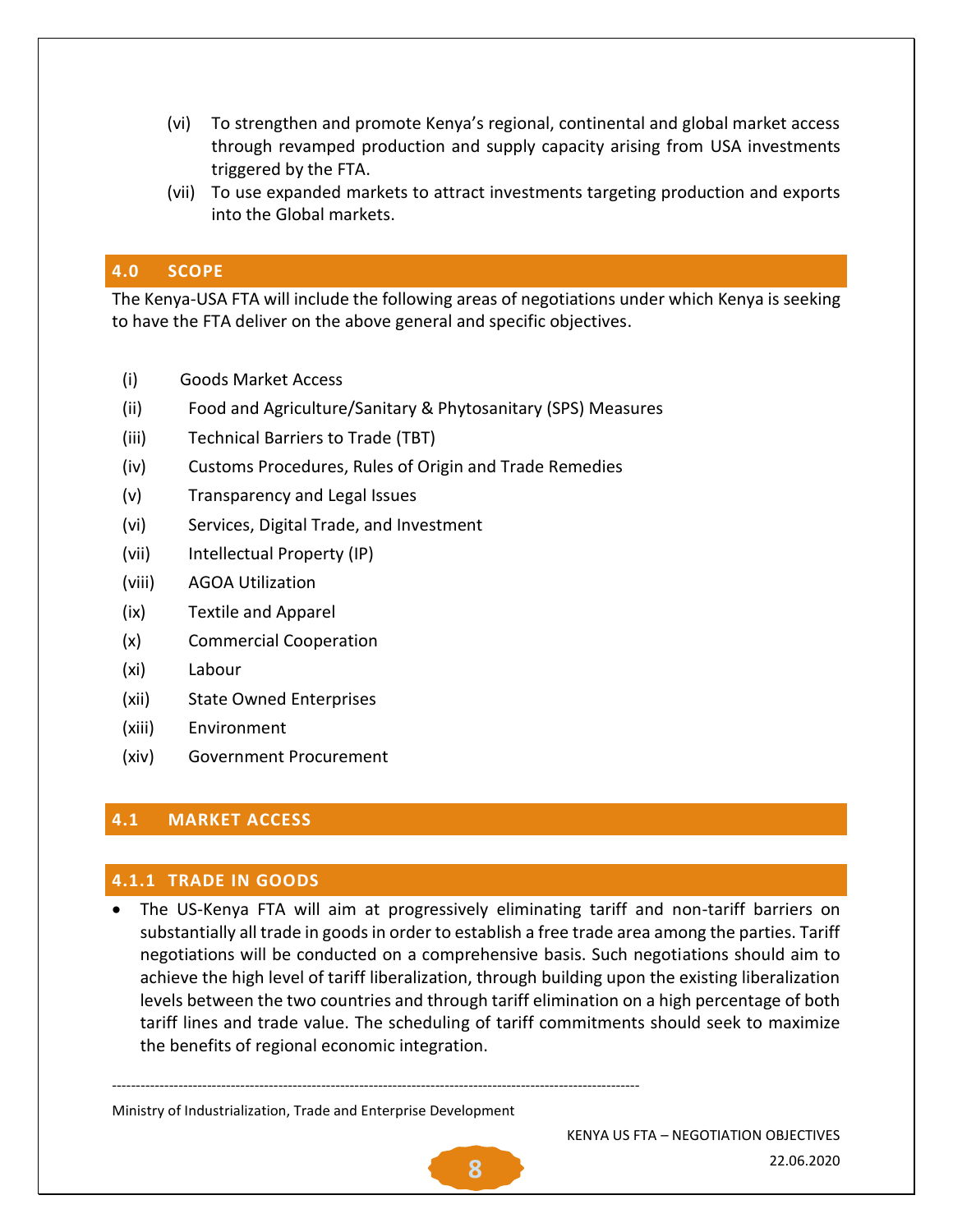- Priority will be attached to early tariff elimination on products of interest to the Kenya.
- Negotiations on SPS, TBT and Trade Facilitation shall be negotiated on the basis of the Cooperation Agreement between the USA and EAC.

# <span id="page-8-0"></span>**4.1.2 FOOD AND AGRICULTURE/SANITARY & PHYTOSANITARY (SPS) MEASURES**

Negotiations on SPS, shall be based on the existing Cooperation Agreement between the USA and EAC.

# <span id="page-8-1"></span>CUSTOMS PROCEDURES, RULES OF ORIGIN AND TRADE REMEDIES

# <span id="page-8-2"></span>**4.2.1 CUSTOMS**

Negotiations on Customs shall be based on the existing Trade Facilitation Cooperation Agreement between the USA and EAC, and WTO Customs Valuation

# <span id="page-8-3"></span>**4.2.2 RULES OF ORIGIN:**

- Develop simple and easy to implement rules of origin which ensure that the benefits of the Agreement go to products genuinely made in Kenya building on AGOA Rules of Origin.
- Establish rules of origin that encourages regional value chain by allowing cummulation across the existing regional blocs;
- Establish flexible rules of origin that allows for wider cummulation provision, including extended cummulation;
- Rules that recognizes the different levels of development between the USA and Kenya and therefore allow asymmetrical rules.
- Establish rules of origin that incentivize development of the nascent agricultural and industrial sector in Kenya.

# <span id="page-8-4"></span>**4.2.3 TRADE REMEDIES**

- The FTA negotiations will be based on the following WTO Trade Remedies laws, namely Subsidies and countervailing measure, Anti-dumping and safeguard
- Establish a mechanism for resolving trade remedies violations before referring the matter to the Dispute Settlement Mechanism.
- Facilitate the ability to impose measures based on market distortions due to ongoing subsidization or dumping.

Ministry of Industrialization, Trade and Enterprise Development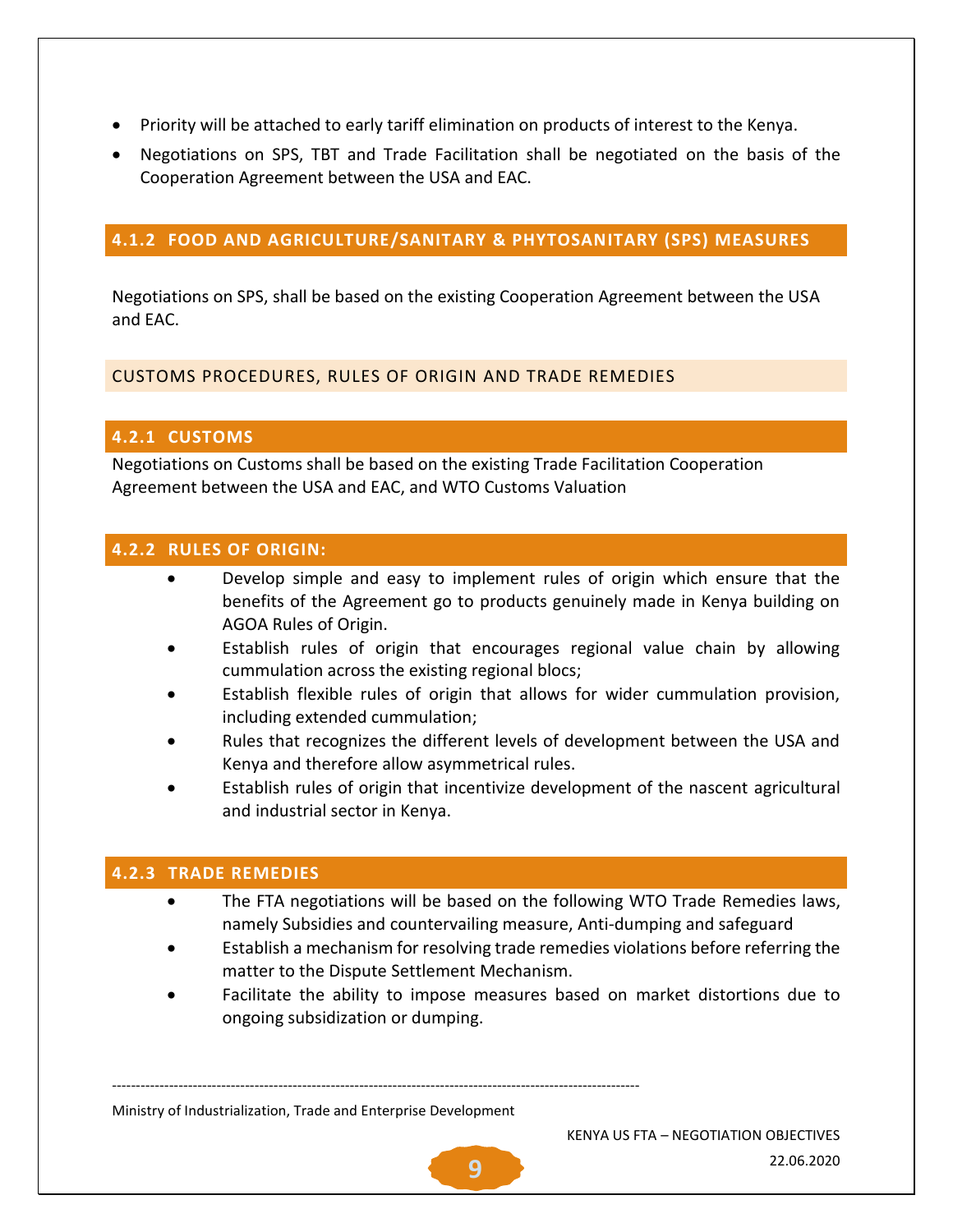- Promote cooperation between trade remedies administrators, particularly with regard to the sharing of information that would improve the ability of administrators to effectively monitor and address trade remedies violations.
	- Seek to build on the existing transparency principles in the SCM Agreement.
- Seek to establish a consultative mechanism to discuss subsidy issues that arise in the bilateral relationship.
- Seek to facilitate the exchange of information and to expand cooperation with respect to subsidy issues outside of the bilateral relationship

#### <span id="page-9-0"></span>**4.3 TECHNICAL BARRIERS TO TRADE (TBT)**

Negotiations on TBT, shall be based on the existing Cooperation Agreement between the USA and EAC.

- a) Ensure national treatment of conformity assessment bodies without conditions or limitations and encourage the use of international conformity assessment systems, including mutual recognition arrangements.
- b) Obtain commitments that the U.S.A will not foreclose export opportunities to Kenya with respect to third-country export markets, including by requiring third countries to withdraw or limit the use of any relevant standard, guide, or recommendation developed in accordance with the TBT Committee Decision.

# <span id="page-9-1"></span>**4.4 LEGAL AND TRANSPARENCY ISSUES**

# <span id="page-9-2"></span>**4.4.1 EXISTING LEGAL OBLIGATIONS**

- a) Kenya affirms its existing rights and obligations with respect to its domestic laws and other existing bilateral, regional and multilateral agreements to which it is a party to;
- b) Any additional obligation, drawn from an International Treaty shall only be applicable if both countries are party to the Treaty.
- c) Nothing in this Agreement shall require Kenya to ratify any international agreement in order to fully implement the FTA.
- d) The USA shall notify Kenya of its intention to ratify any treaty that may in any way affect the implementation of existing obligations under the FTA.
- e) Obtain commitments that can facilitate market access by reducing regulatory obstacles;

# <span id="page-9-3"></span>**4.4.2 ANTI-CORRUPTION**

• enforcement of anti-corruption legislation and the exchange of information on anticorruption cases and initiatives

Ministry of Industrialization, Trade and Enterprise Development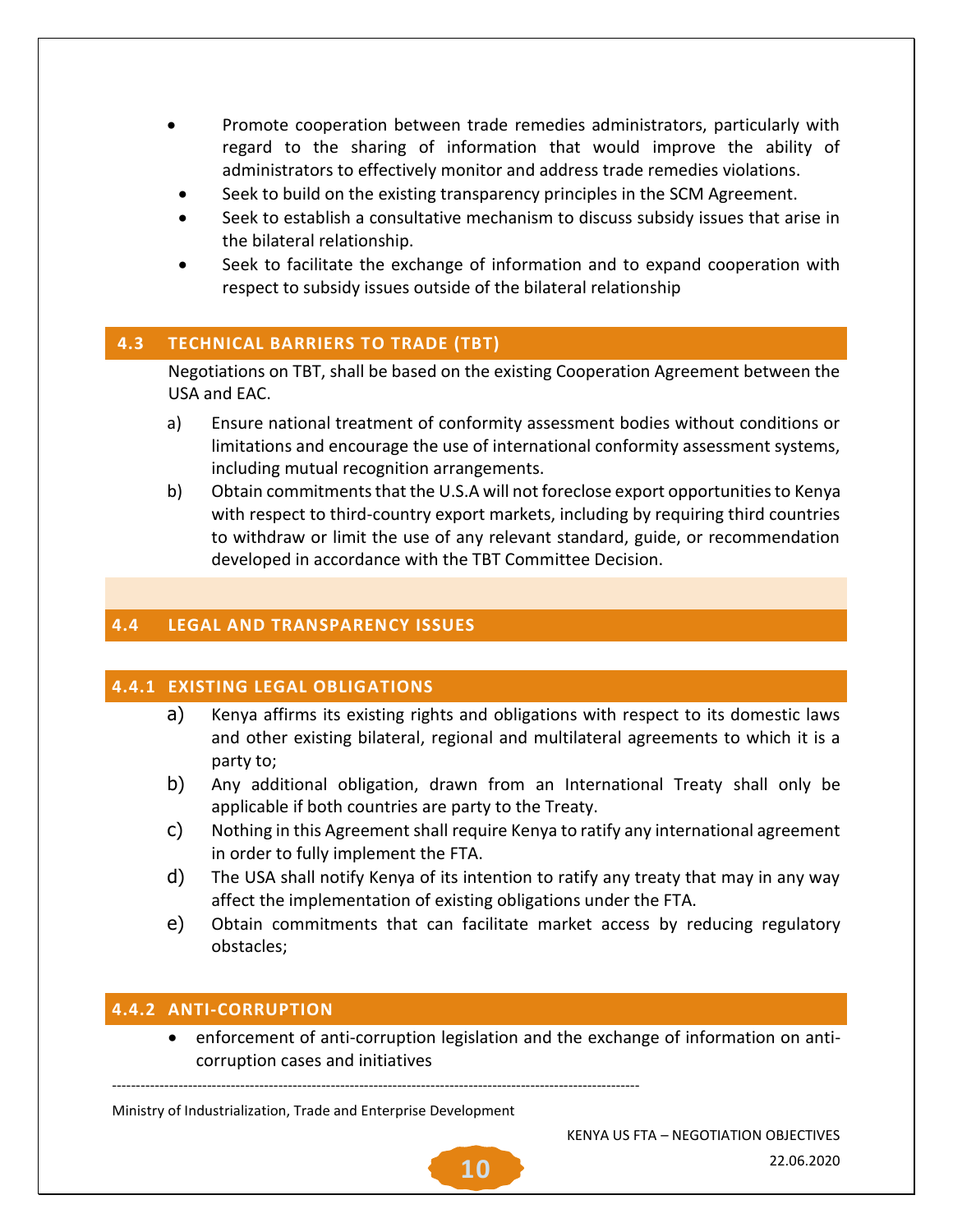• Secure commitments by the Parties to provide information resources to help small businesses navigate requirements for exporting to each other's market.

# <span id="page-10-0"></span>4.5 SERVICES, DIGITAL TRADE, AND INVESTMENT

#### <span id="page-10-1"></span>**4.5.1 TRADE IN SERVICES**

- The negotiations shall aim to eliminate restrictions and/or discriminatory measures with respect to trade in services of export interests to Kenya.
- Rules and obligations on trade in services under the US-Kenya FTA will be consistent with the WTO General Agreement on Trade in Services (GATS)
- Negotiations will take into consideration the Special and Differential Treatment applicable to Kenya as a developing Country

#### <span id="page-10-2"></span>**4.5.2 DIGITAL TRADE IN GOODS AND SERVICES AND CROSS-BORDER DATA FLOWS**

- Secure commitment to allow gradual regulations at facilitation of Digital trade in goods and services and cross-border data flow in line with the Countries development agenda in particular contribution of this trade to economic development
- Support Kenya in strengthening E-Commerce and digital platforms for Trade in goods and services
- Provide framework to strengthen the Kenyan Innovation and Entrepreneurship ecosystem and upgrading of innovation startups
- Support in strengthening the infant incubation, acceleration and innovation hubs for innovative start-ups in Kenya

#### <span id="page-10-3"></span>**4.5.3 INVESTMENTS**

• The negotiations shall aim at creating a liberal, facilitative, and competitive investment environment. Negotiations for investment shall cover the four pillars of promotion, protection, facilitation and liberalization

#### <span id="page-10-4"></span>**4.6 INTELLECTUAL PROPERTY (IP)**

• The text on intellectual property in the Kenya - USA FTA shall aim to reduce IP-related barriers to trade and investment by promoting economic integration and cooperation in the utilization, protection and enforcement of intellectual property rights. It shall cover other intellectual property areas covered by Convention on Biodiversity, including genetic resources, folklore, traditional knowledge, and benefit sharing.

Ministry of Industrialization, Trade and Enterprise Development

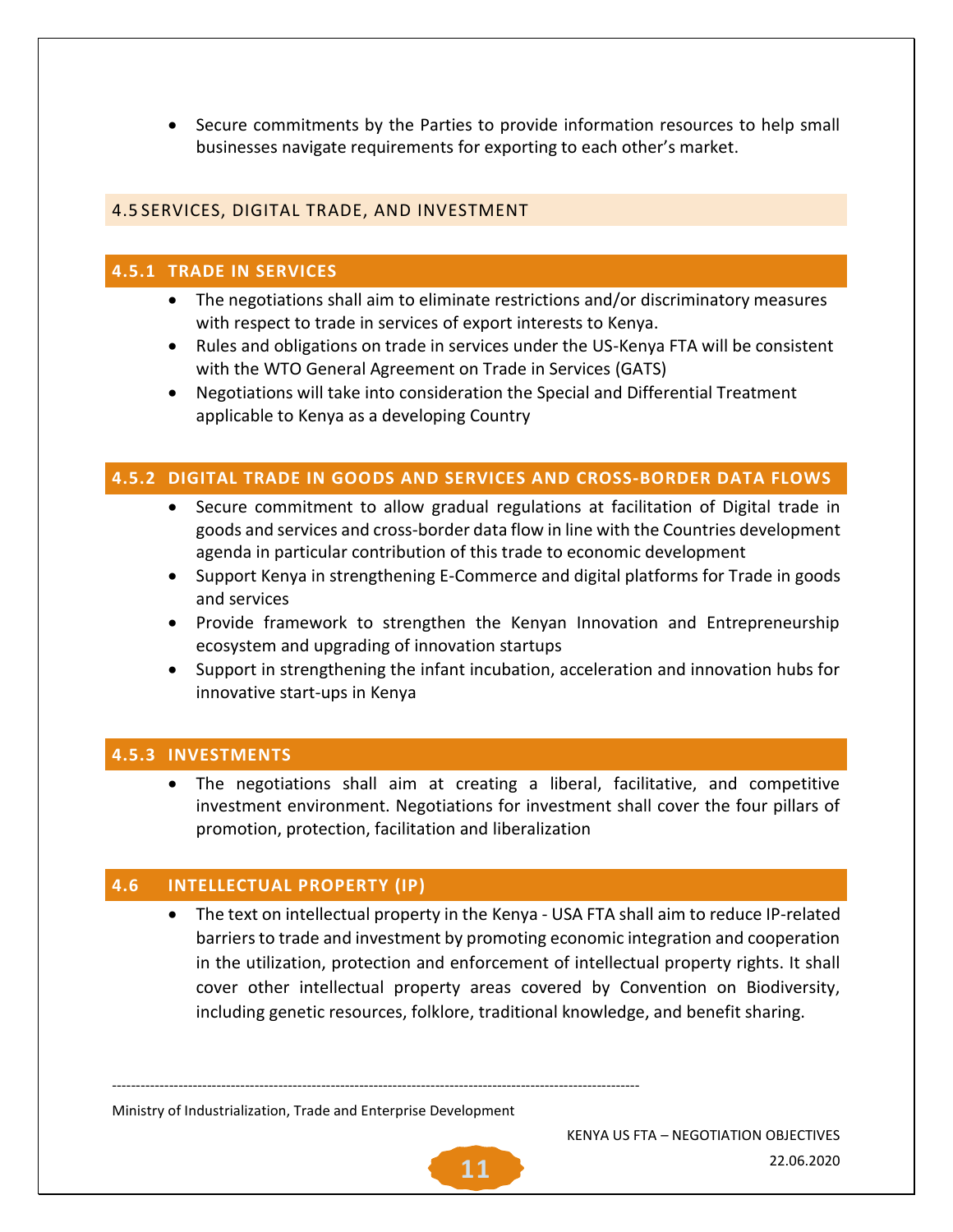• Capacity Building and technical assistance will be provided to Kenya in order to fully implement the Agreed provisions on IPR

#### <span id="page-11-0"></span>**4.7 STATE-OWNED AND CONTROLLED ENTERPRISES (SOES)**

- The FTA recognition of the importance of SOE in the development of the Kenyan economy.
- Secure commitment for ensuring asymmetry, especially for strategic SOEs where Kenya will need to be granted flexibility it will require in shielding such SOEs from the FTA commitments
- Secure commitment to ensure that SOEs do not distort trade, and especially for products and services of Kenya's market access interest in the USA
- Secure commitment for ensuring asymmetry, especially for strategic SOEs where Kenya will need to be granted flexibility it will require in shielding such SOEs from the FTA commitments

#### <span id="page-11-1"></span>**4.8 LABOR**

• Undertake to support and cooperate at the ILO as labour is a very important factor for production

#### <span id="page-11-2"></span>**4.9 ENVIRONMENT**

• Recognize the importance of Environment and support the Multilateral Environmental Agreements (MEAs) that each country is party to and the two should continue working closely in those foras

#### <span id="page-11-3"></span>**4.10 GOVERNMENT PROCUREMENT:**

- Take note of the Kenyan policy of using Procurement as an instrument to build entrepreneurship in the Kenyan economy
- Secure commitment for cooperation and exchange of information on enhancing capacity and transparency of Government procurement
- Secure commitment for Kenya's participation in the USA Government procurement process
- Secure commitment for application of the principle of asymmetry geared towards non reciprocity in Government Procurement

#### <span id="page-11-4"></span>**4.11 ECONOMIC AND TECHNICAL COOPERATION**

---------------------------------------------------------------------------------------------------------------

Ministry of Industrialization, Trade and Enterprise Development